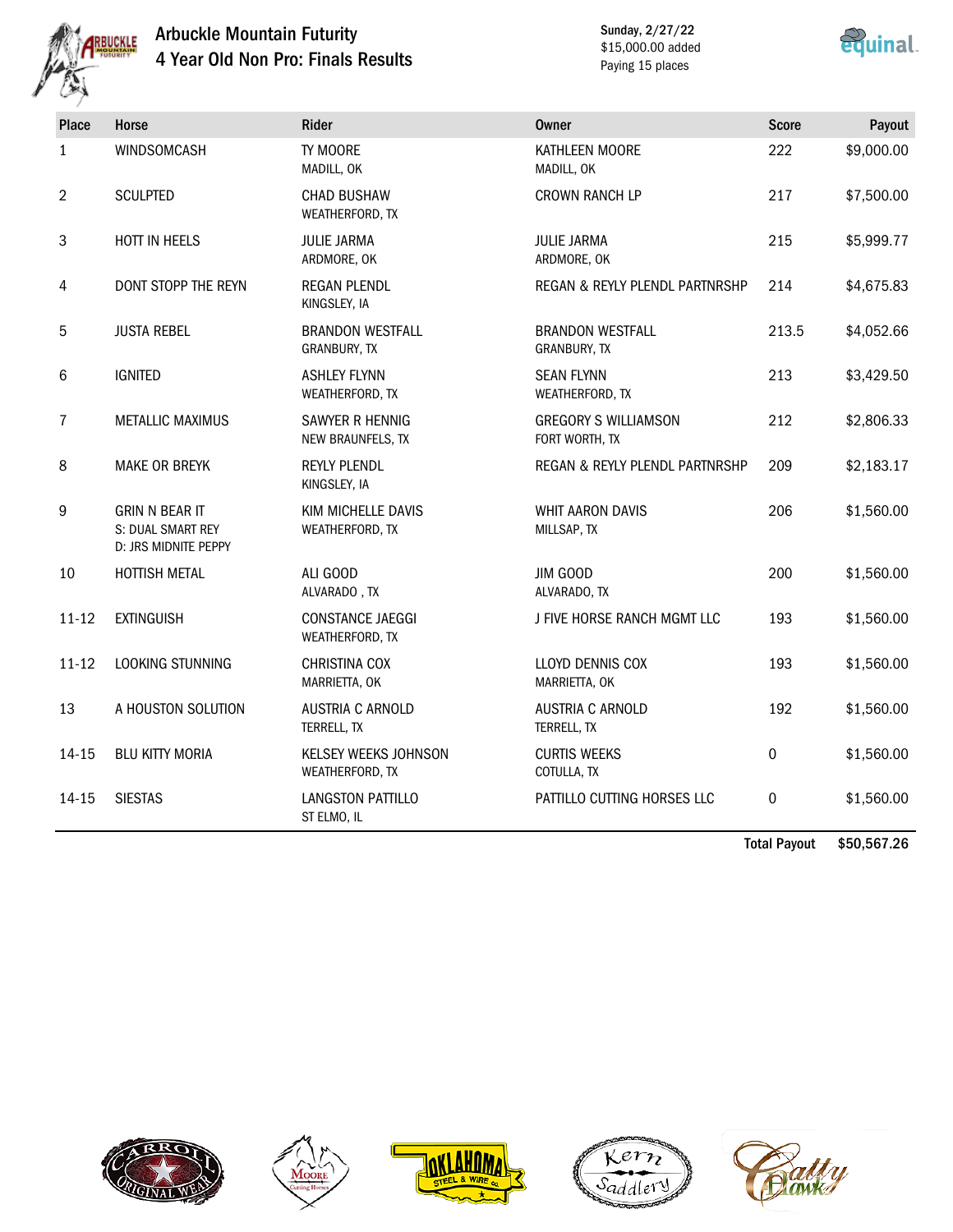

# Arbuckle Mountain Futurity 4 Year Old Non Pro: Finals: 50K Limited Results

Sunday, 2/27/22 Paying 4 places



| <b>Place</b> | Horse                                                              | Rider                                 | Owner                                         | <b>Score</b> | Payout     |
|--------------|--------------------------------------------------------------------|---------------------------------------|-----------------------------------------------|--------------|------------|
|              | <b>METALLIC MAXIMUS</b>                                            | SAWYER R HENNIG<br>NEW BRAUNFELS, TX  | <b>GREGORY S WILLIAMSON</b><br>FORT WORTH, TX | 212          | \$2,195.20 |
| 2            | <b>GRIN N BEAR IT</b><br>S: DUAL SMART REY<br>D: JRS MIDNITE PEPPY | KIM MICHELLE DAVIS<br>WEATHERFORD, TX | WHIT AARON DAVIS<br>MILLSAP, TX               | 206          | \$1,646.40 |
| 3            | CATTY SHENANIGANS                                                  | <b>TYE BACA</b><br>VEGA. TX           | <b>TYE BACA</b><br>VEGA, TX                   |              | \$1,097.59 |
| 4            | SMOOTH STYLIN KAT                                                  | JAMIE LYNN HILL<br><b>BASTROP, TX</b> | <b>JAMIE LYNN HILL</b><br><b>BASTROP, TX</b>  |              | \$548.79   |

Total Payout \$5,487.98









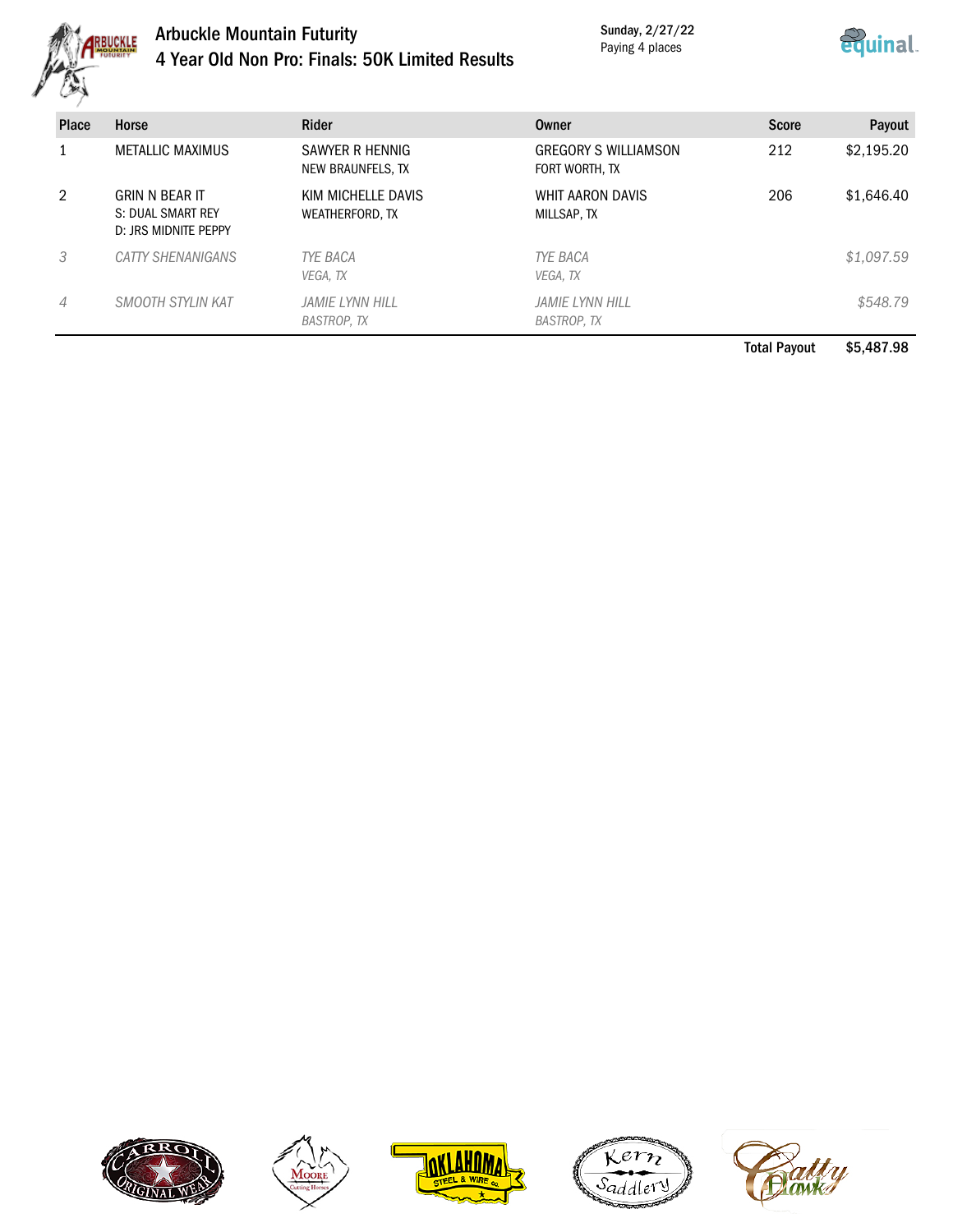

# Arbuckle Mountain Futurity 4 Year Old Non Pro: Finals: 25K Novice Results

Sunday, 2/27/22 Paying 6 places



|         |                         |                                            |                                               | <b>Score</b> | Payout     |
|---------|-------------------------|--------------------------------------------|-----------------------------------------------|--------------|------------|
|         | <b>SCULPTED</b>         | <b>CHAD BUSHAW</b><br>WEATHERFORD, TX      | <b>CROWN RANCH LP</b>                         | 217          | \$2,822.40 |
| 2       | <b>JUSTA REBEL</b>      | <b>BRANDON WESTFALL</b><br>GRANBURY, TX    | <b>BRANDON WESTFALL</b><br>GRANBURY, TX       | 213.5        | \$2,257.92 |
| 3       | <b>IGNITED</b>          | <b>ASHLEY FLYNN</b><br>WEATHERFORD, TX     | <b>SEAN FLYNN</b><br>WEATHERFORD, TX          | 213          | \$1,693.44 |
| 4       | <b>METALLIC MAXIMUS</b> | SAWYER R HENNIG<br>NEW BRAUNFELS, TX       | <b>GREGORY S WILLIAMSON</b><br>FORT WORTH, TX | 212          | \$1,128.96 |
| 5       | <b>MAKE OR BREYK</b>    | <b>REYLY PLENDL</b><br>KINGSLEY, IA        | REGAN & REYLY PLENDL PARTNRSHP                | 209          | \$846.72   |
| $6 - 7$ | <b>EXTINGUISH</b>       | <b>CONSTANCE JAEGGI</b><br>WEATHERFORD, TX | J FIVE HORSE RANCH MGMT LLC                   | 193          | \$329.28   |
| $6 - 7$ | LOOKING STUNNING        | <b>CHRISTINA COX</b><br>MARRIETTA, OK      | LLOYD DENNIS COX<br>MARRIETTA, OK             | 193          | \$329.28   |

Total Payout \$9,408.00









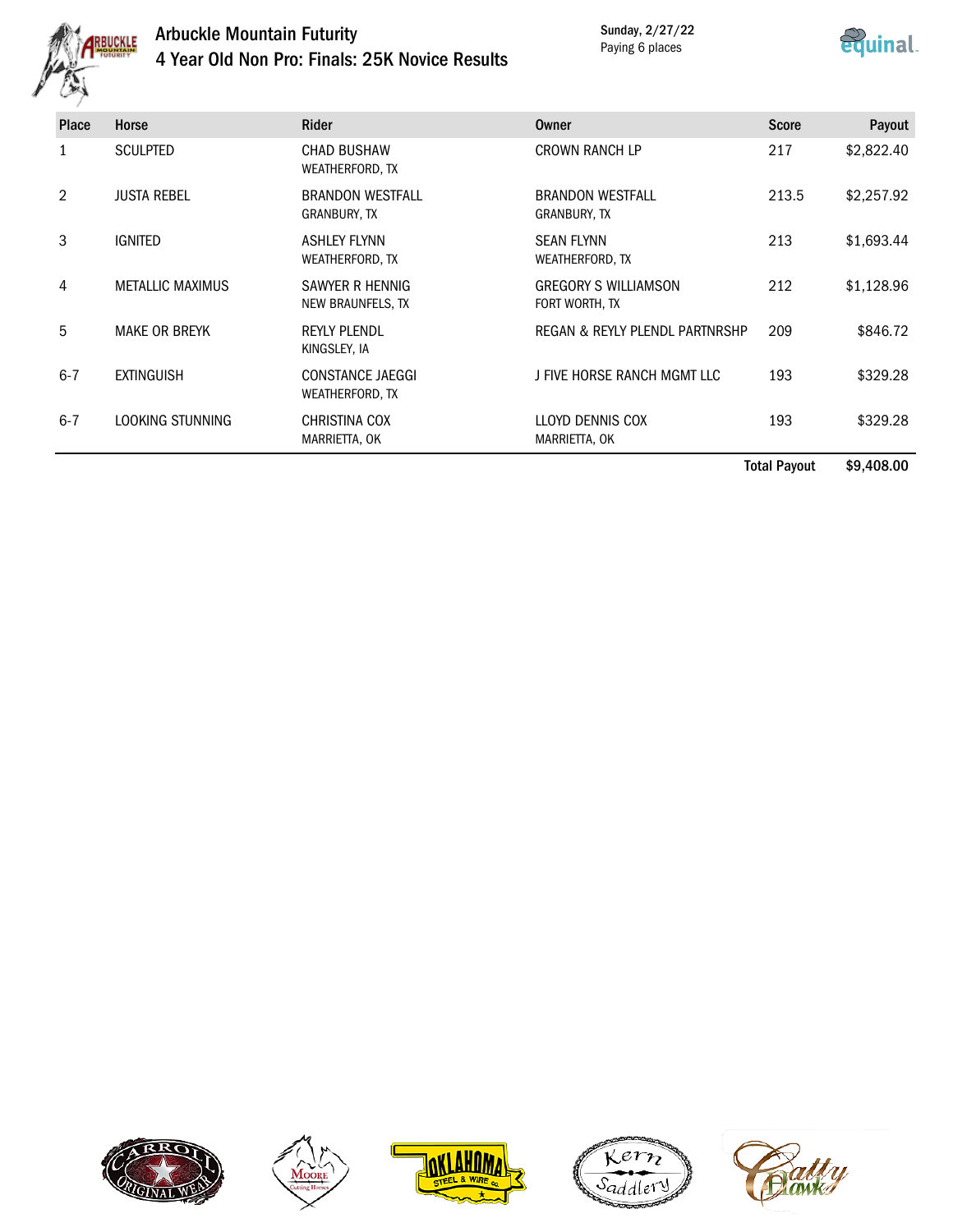

# Arbuckle Mountain Futurity 4 Year Old Non Pro: Finals: Gelding Results

Sunday, 2/27/22 Paying 5 places



| <b>Place</b> | Horse                   | <b>Rider</b>                                 | <b>Owner</b>                                  | <b>Score</b> | Payout     |
|--------------|-------------------------|----------------------------------------------|-----------------------------------------------|--------------|------------|
|              | <b>SCULPTED</b>         | <b>CHAD BUSHAW</b><br><b>WEATHERFORD, TX</b> | <b>CROWN RANCH LP</b>                         | 217          | \$1,999.20 |
| 2            | DONT STOPP THE REYN     | <b>REGAN PLENDL</b><br>KINGSLEY, IA          | REGAN & REYLY PLENDL PARTNRSHP                | 214          | \$1,666.00 |
| 3            | <b>JUSTA REBEL</b>      | <b>BRANDON WESTFALL</b><br>GRANBURY, TX      | <b>BRANDON WESTFALL</b><br>GRANBURY, TX       | 213.5        | \$1,332.80 |
| 4            | <b>METALLIC MAXIMUS</b> | SAWYER R HENNIG<br>NEW BRAUNFELS, TX         | <b>GREGORY S WILLIAMSON</b><br>FORT WORTH, TX | 212          | \$999.60   |
| 5            | A HOUSTON SOLUTION      | AUSTRIA C ARNOLD<br>TERRELL, TX              | AUSTRIA C ARNOLD<br>TERRELL, TX               | 192          | \$666.40   |
| 6            | <b>SIESTAS</b>          | LANGSTON PATTILLO<br>ST ELMO, IL             | PATTILLO CUTTING HORSES LLC                   | $\mathbf 0$  | \$0.00     |

Total Payout \$6,664.00









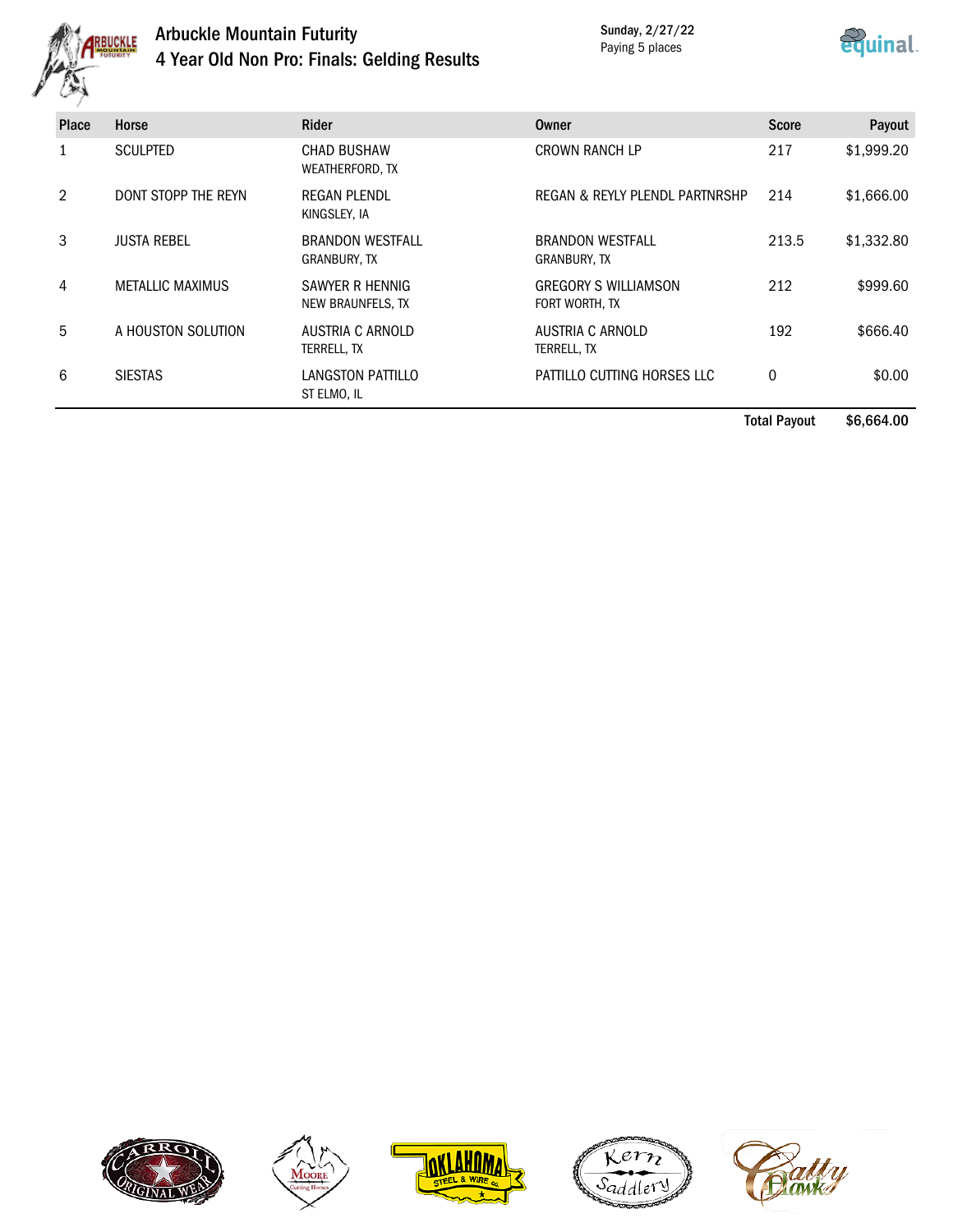

#### Arbuckle Mountain Futurity 4 Year Old Non Pro: Finals: Senior Results

Sunday, 2/27/22 Paying 1 place



| Place | Horse              | <b>Rider</b>                   | Owner                          | <b>Score</b> | Payout     |
|-------|--------------------|--------------------------------|--------------------------------|--------------|------------|
|       | <i>STEVI NICKS</i> | BILL LACY<br>CRESTED BUTTE, CO | BILL LACY<br>CRESTED BUTTE, CO |              | \$1,176.00 |

Total Payout \$1,176.00